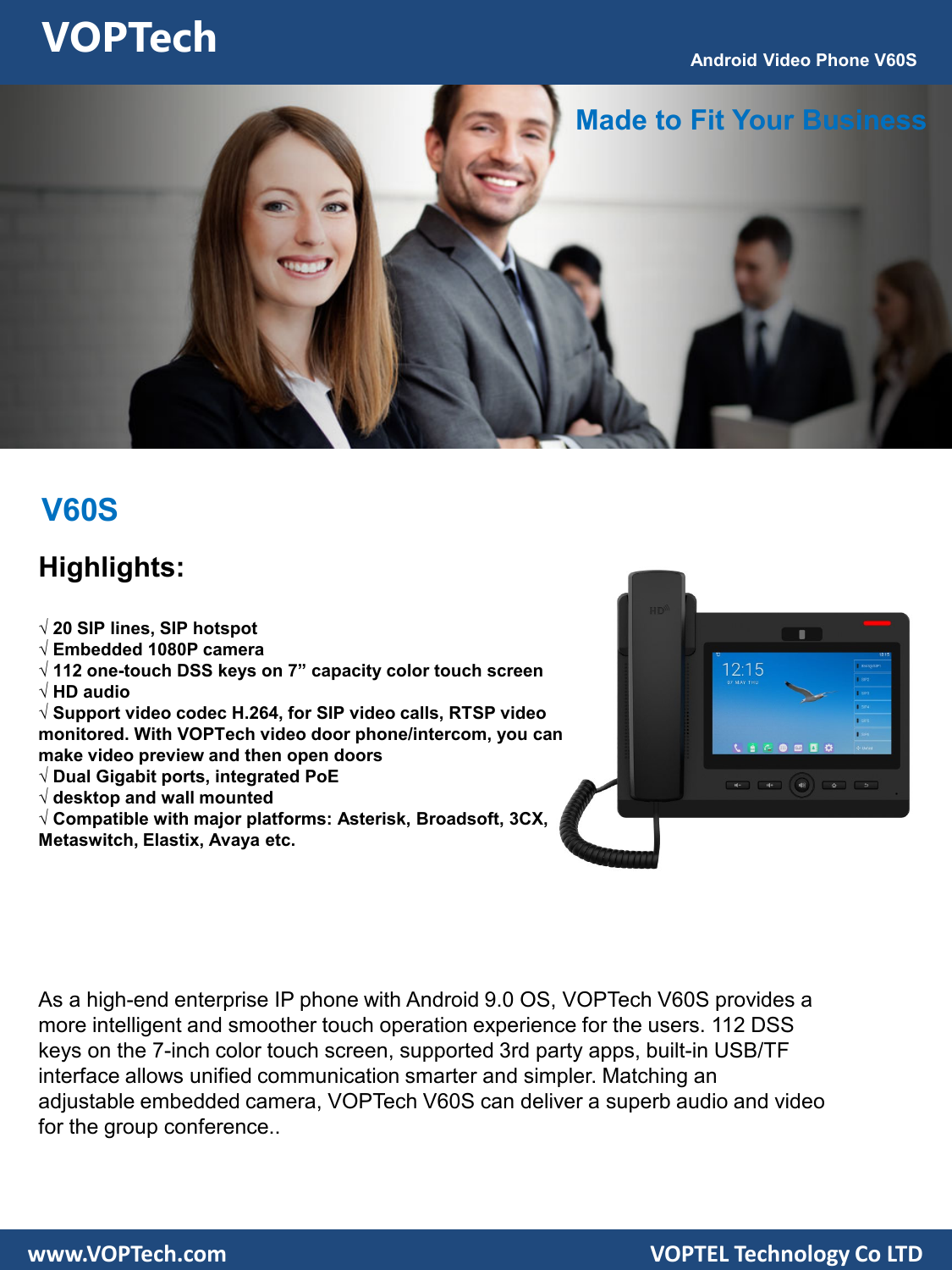# **VOPTech**

#### **Generic**

- 20 SIP Lines
- HD Voice
- HD video
- PoE Enabled
- 7-inch (1024x600) color touch screen
- Handset / Hands-free / Headset mode
- Intelligent DSS Keys(Virtual buttons)
- Optional External Power Supply

#### **Operation System**

- Android 9.0 OS with higher security and better compatibility
- Built-in Applications:

Files, Calendar, Gallery, Browser, Email, Calculator, Notepad, Sound Recorder, Clock, Video, Music

- Support 3rd Party Applications
- Secondary Development of API

#### **Phone Features**

- Local Phonebook (2000 entries)
- Remote Phonebook (XML/LDAP, 2000 entries)
- Intelligent Search for Contacts and Call Log
- Call logs (In/out/missed, 1000 entries)
- Black/White List Call Filter
- Screen saver
- Voice Message Waiting Indication (VMWI)
- Programmable DSS/Soft keys
- Network Time Synchronization
- Action URL / Active URI
- Distinctive Ring
- Customized ring
- Audio/Video Recording
- SIP Hotspot
- Multicast
- Action Plan
- Time Plan

#### **Maintenance & Management**

- Auto-Provisioning via FTP/TFTP/HTTP/HTTPS/DHCP OPT66/SIP
- PNP/TR-069
- Web Management Portal
- Supports 3rd party communication APP
- Supports Web
- Supports encrypted configuration files download with AES
- Supports Web upgrade
- Supports factory reset data

#### **Network**

- Physical: 10/100/1000 Mbps Ethernet, dual bridged port for PC bypass
- IP Mode: IPv4
- IP Configuration: Static / DHCP
- Network Access Control: 802.1x
- VPN: OpenVPN (Requires third-party app support)
- VLAN
- LLDP
- CDP
- QoS

#### **Call Features**

- Call out / Answer / Reject
- Mute / Unmute (Microphone)
- Call Hold / Resume
- Call Waiting
- Intercom
- Caller ID
- Speed Dial
- Anonymous Call (Hide Caller ID)
- Call Forwarding (Always/Busy/No Answer)
- Call Transfer (Attended/Unattended)
- Call Parking/Pick-up (Depending on server)
- Redial
- Do-Not-Disturb
- Auto-Answering
- Voice Message (On server)
- 3-way Audio Conference
- Hot Line/Warm Line
- Direct IP call
- Hot desking
- BLF

#### **Audio**

- HD Voice Microphone/Speaker (Handset/Handsfree, 0 ~ 7KHz Frequency Response)
- Wideband ADC/DAC 16KHz Sampling
- Narrowband Codec: G.711a/u, G.729AB, iLBC
- Wideband Codec: G.722, Opus
- Full-duplex Acoustic Echo Canceller (AEC)
- Noise Reduction (NR)
- Packet Loss Concealment (PLC)
- Dynamic Adaptive Jitter Buffer
- DTMF: In-band, Out-of-Band DTMF-Relay(RFC2833) / SIP INFO

### **www.VOPTech.com VOPTEL Technology Co LTD**